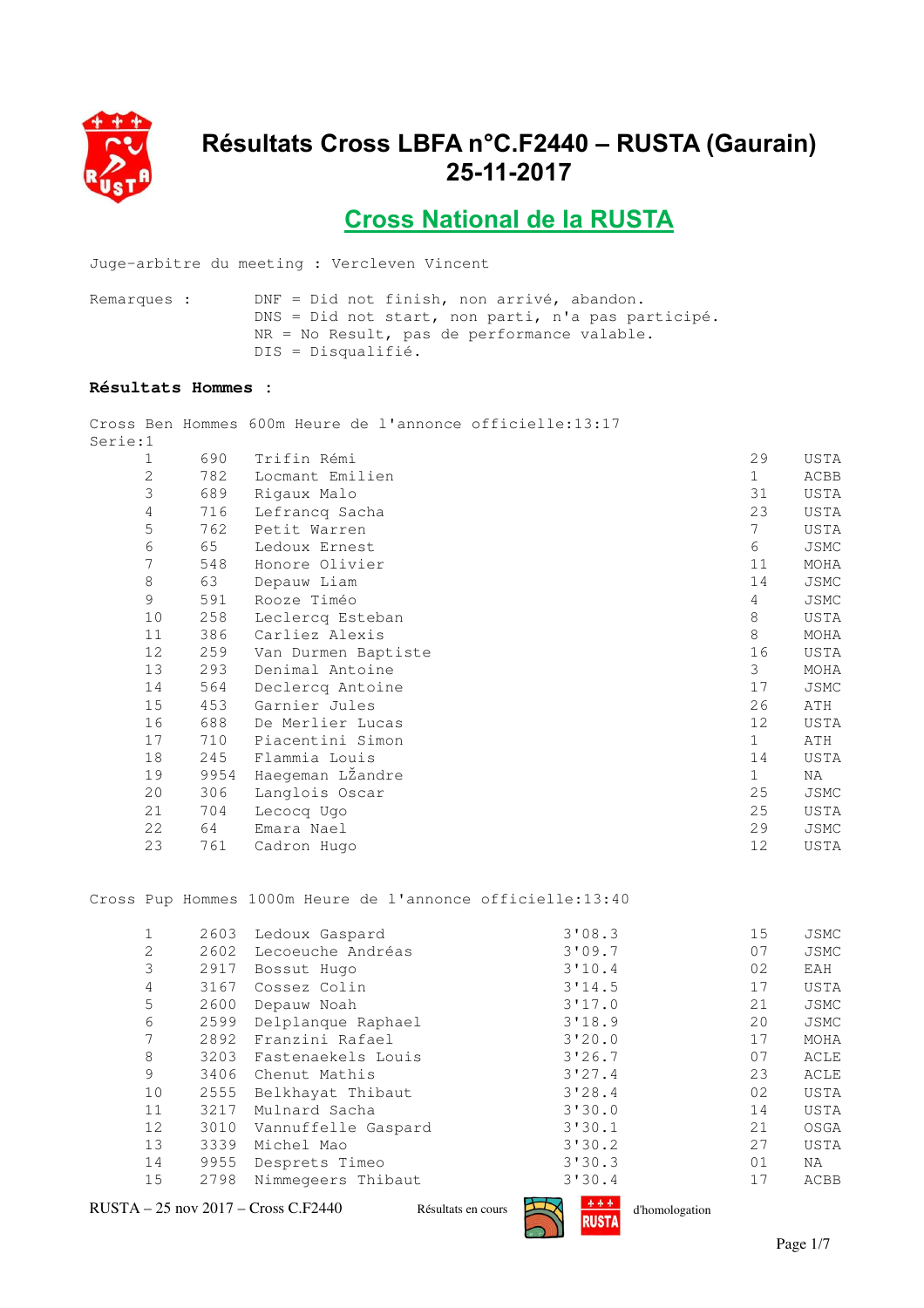| 16             | 2604 | Lenaert Tom                                                | 3'30.5  | 02             | JSMC                    |
|----------------|------|------------------------------------------------------------|---------|----------------|-------------------------|
| 17             | 3156 | Lotten Korentin                                            | 3'30.6  | 26             | ATH                     |
| $18\,$         | 2795 | Cuignez Basile                                             | 3'30.7  | 04             | ACBB                    |
| 19             | 2847 | Sarot Fabian                                               | 3'30.8  | 04             | ACBB                    |
| 20             | 3372 | Joly Samuel                                                | 3'30.9  | 02             | USTA                    |
| 21             | 3007 | Brulant Nathan                                             | 3'31.0  | 29             | ACBB                    |
| 22             | 3408 | Dekegel Oscar                                              | 3'31.1  | 16             | ATH                     |
| 23             | 3123 | Baudry Raphaël                                             | 3'31.2  | 17             | JSMC                    |
| 24             | 9903 | Belghezil Ilian                                            | 3'31.4  | 01             | $\rm NA$                |
| 25             | 9952 | Boulfiham Sofiane                                          | 3'31.5  | 01             |                         |
| 26             | 2846 | Raepers Eliott                                             | 3'31.6  | 12             | ACBB                    |
|                |      | Cross Min Hommes 1500m Heure de l'annonce officielle:14:50 |         |                |                         |
| $\mathbf{1}$   | 6079 | Librecht Victor                                            | 6'04.9  | 15             | ACBB                    |
| $\overline{c}$ | 5909 | Mary Quentin                                               | 6'11.5  | 30             | JSMC                    |
| 3              | 5905 | Delplanque Théo                                            | 6'12.4  | 22             | JSMC                    |
| 4              | 5846 | Belkhayat Robin                                            | 6'14.5  | 29             | USTA                    |
| 5              | 6463 | Vandooren Gatien                                           | 6'26.3  | 07             | JSMC                    |
| 6              | 5907 | Leclercq Clément                                           | 6'28.9  | 04             | JSMC                    |
| 7              | 6393 | Scutenaire Martin                                          | 6'39.4  | 11             | ACLE                    |
| $\,8\,$        | 5908 | Lenaert Axel                                               | 6'13.7  | 13             | JSMC                    |
| 9              | 3921 | Taelman Louis                                              | 6'145.7 | 01             | JSMC                    |
| 10             | 6271 | De Vreese Esteban                                          | 6'19.8  | 05             | MOHA                    |
| 11             | 6082 | Duplat Laélien                                             | 6'50.0  | 13             | ACBB                    |
| $12$           | 6263 | Robin Thibaut                                              | 6'50.2  | 15             | USTA                    |
| 13             | 6155 | Delva Cyril                                                | 6'50.3  | 12             | JSMC                    |
| 14             | 6064 | Renard Alexis                                              | 6'50.4  | 30             | USTA                    |
| $15$           | 6390 | Dupuis Julian                                              | 6'50.5  | 02             | ACLE                    |
| 16             | 6509 | Desprez Matthéo                                            | 6'50.6  | 24             | USTA                    |
| 17             | 6050 | Scohy Audran                                               | 6'50.7  | 11             | ACTE                    |
| $18\,$         | 6080 | Strubbe Elian                                              | 6'50.8  | 02             | ACBB                    |
| 19             | 6475 | Brouckaert Arnaud                                          | 6'50.9  | 26             | $\mathbb{D}\mathbb{S}$  |
| 20             | 6406 | Lumen Arsene                                               | 6'51.0  | 27             | $\mbox{ATH}$            |
| 21             | 9949 | DEBUISCHERE Lou                                            | 6!51.1  | 01             | ΝA                      |
| 22             | 9950 | VROMAN CLOVIS                                              | 6'51.2  | 01             | ΝA                      |
| 23             | 6238 | Pak Alexandre                                              | 6'51.3  | 12             | OSGA                    |
| 24             | 9941 | Hostier Charles                                            | 6'51.5  | 01             | ΝA                      |
|                |      | Cross Jun Hommes 6000m Heure de l'annonce officielle:14:21 |         |                |                         |
| $\mathbf{1}$   | 757  | Fontaine Thomas                                            | 23'51.3 | 31             | ACLE                    |
| $\overline{2}$ | 882  | Vermander Samuel                                           | 28'40.0 | 19             | USTA                    |
|                |      | Cross Mas Hommes 6000m Heure de l'annonce officielle:14:15 |         |                |                         |
| $\mathbf 1$    | 6925 | El Ouassi Redouane                                         | 22'11.4 | 16             | OSGA                    |
| $\mathbf{2}$   | 6971 | Labeau Stephane                                            | 22'55.1 | 07             | ATH                     |
| 3              | 6976 | Dufrane Cyril                                              | 23'43.0 | 03             | $\mathbb{D}\mathcal{S}$ |
| 4              | 6915 | Choteau Hugues                                             | 24'10.9 | 08             | USTA                    |
| 5              | 6769 | Meunier Gerard                                             | 24'22.0 | 11             | $DS$                    |
| 6              | 9956 | Fontaine Robert                                            | 25'19.0 | 00             | ΝA                      |
| 7              | 7140 | Lumen Emmanuel                                             | 25'23.0 | 03             | ATH                     |
| 8              | 9959 | Tesse SŽbastien                                            | 25'53.0 | 0 <sub>0</sub> | ΝA                      |
| 9              | 6747 | El Kajjal Mohamed                                          | 26'26.0 | 01             | ACTE                    |
| 10             | 9908 | Cortvrint Greg                                             | 26'42.0 | 00             | ΝA                      |
| 11             | 7070 | Hainaut Bruno                                              | 26'51.0 | 0 <sub>5</sub> | AΤ                      |
| 12             | 9946 | Campener sebastien                                         | 27'47.0 | 00             | NA                      |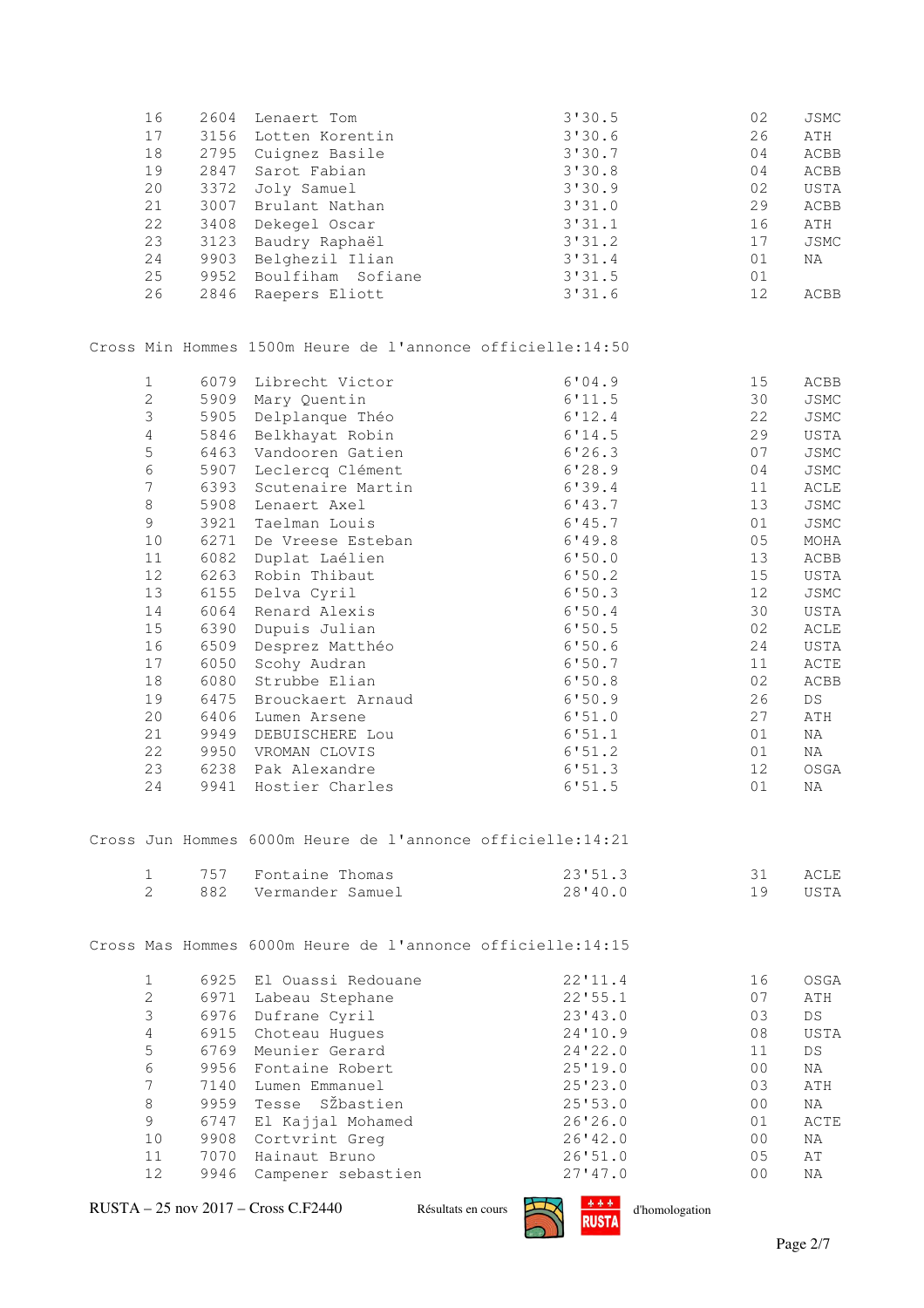| 13<br>14<br>15<br>16<br>17 | 7227<br>6744<br>7228<br>9958<br>7318 | Lequeux Fabrice<br>Demets Bernard<br>Mineo Philippe<br>Dubrulle Marc<br>Cocu Jean-Luc | 27'56.0<br>28'14.0<br>31'18.0<br>34'27.0<br>37'28.0 |     | 20<br>01<br>21<br>0 <sub>0</sub><br>24 | ACLE<br>USTA<br>ACLE<br>NA<br>USTA |
|----------------------------|--------------------------------------|---------------------------------------------------------------------------------------|-----------------------------------------------------|-----|----------------------------------------|------------------------------------|
|                            |                                      | Cross Sen Hommes 9000m Heure de l'annonce officielle:14:29                            |                                                     |     |                                        |                                    |
|                            |                                      |                                                                                       |                                                     |     |                                        |                                    |
| $\mathbf{1}$               | 1870                                 | Jean Baptist<br>Vandeneede                                                            | 33'39.0                                             |     | 00                                     | KAAG                               |
| $\mathbf{2}$               | 2830                                 | Murez Joachim                                                                         | 34'13.0                                             |     | 12                                     | USTA                               |
| 3                          | 9939                                 | Mulpas Nicolas                                                                        | 34'36.0                                             |     | 00                                     | ACLO                               |
| $\overline{4}$             | 2922                                 | Soudant Nicolas                                                                       | 34'54.0                                             |     | 13                                     | OSGA                               |
| 5                          | 2831                                 | Murez Anthony                                                                         | 36'00.0                                             |     | 11                                     | USTA                               |
| 6<br>$\overline{7}$        | 2954<br>2815                         | Gillet Thomas<br>Meunier Arnaud                                                       | 36'33.0<br>36'35.0                                  |     | 25<br>28                               | WS<br>$\mathbb{D}\mathbb{S}$       |
|                            |                                      | Cross Cad Hommes 1500m Heure de l'annonce officielle:14:53                            |                                                     |     |                                        |                                    |
| $\mathbf{1}$               | 1751                                 | Lumen Quentin                                                                         | 5'41.0                                              |     | 26                                     | ATH                                |
| $\overline{c}$             | 1848                                 | Demaret Laurent                                                                       | 5'42.0                                              |     | 04                                     | USTA                               |
| 3                          | 1409                                 | Turpyn Edgard                                                                         | 5'55.0                                              |     | 28                                     | JSMC                               |
| 4                          | 1811                                 | Querton Thomas                                                                        | 5'57.0                                              |     | 28                                     | ACLE                               |
| 5                          | 1550                                 | Desaever Noé                                                                          | 6'02.0                                              |     | 05                                     | JSMC                               |
| 6                          | 1723                                 | Ceyx Arno                                                                             | 6'09.0                                              |     | 10                                     | USTA                               |
| 7                          | 1526                                 | Boursier Howard                                                                       | 6'10.0                                              |     | 10                                     | USTA                               |
| $\,8\,$                    | 1810                                 | Lequeux Romain                                                                        | 6'14.0                                              |     | 16                                     | ACLE                               |
| 9                          | 1590                                 | Callens Pierre-Yves                                                                   | 6'20.0                                              |     | 18                                     | EAH                                |
| 10                         | 1503                                 | Renard Louis                                                                          | 6'27.0                                              |     | 26                                     | USTA                               |
| 11                         | 1376                                 | Demaire Emile                                                                         | 6'38.0                                              |     | 02                                     | USTA                               |
| 12                         | 1736                                 | Dejonghe Alistair                                                                     | 6'40.0                                              |     | 20                                     | USTA                               |
| 13                         | 1652                                 |                                                                                       |                                                     |     | 26                                     |                                    |
|                            |                                      | Njeukui Tchoua Timothé                                                                | 6'45.0                                              |     | 01                                     | USTA                               |
| 14                         | 9963                                 | Poissonnier Cyril                                                                     | 6'52.0                                              |     |                                        | ΝA                                 |
| $15\,$                     | 1651                                 | Morlighem Natthan                                                                     | 6'54.0                                              |     | 16                                     | USTA                               |
| 16                         | 1607                                 | Meganck Justin                                                                        | 6'59.0                                              |     | 26                                     | USTA                               |
| 17                         | 1867                                 | Desbonnets Lucas                                                                      | 7'13.0                                              |     | 30                                     | USTA                               |
| 18                         | 1360                                 | Thys Maxime                                                                           | 7'31.0                                              |     | 27                                     | ACLO                               |
| 19                         | 9964                                 | Coppieters Kenzo                                                                      | 8'15.0                                              |     | 00                                     | USTA                               |
|                            |                                      | Cross Sco Hommes 3000m Heure de l'annonce officielle:15:22                            |                                                     |     |                                        |                                    |
| $\mathbf{1}$               | 3331                                 | Platteau Louis                                                                        | 11'28.0                                             |     | 31                                     | ATH                                |
| $\mathbf{2}$               | 3148                                 | Becquereau Théo                                                                       | 12'09.0                                             |     | 23                                     | JSMC                               |
| 3                          | 3314                                 | Franzese Ilario                                                                       | 12'25.0                                             |     | 18                                     | OSGA                               |
| 4                          | 3124                                 | Kraeye Tom                                                                            | 13'22.0                                             |     | 21                                     | USTA                               |
| 5                          | 3399                                 | Claes Melvyn                                                                          | 13'37.0                                             |     | 21                                     | USTA                               |
| 6                          | 3341                                 | Morlighem Fabian                                                                      | 16'58.0                                             |     | 19                                     | USTA                               |
|                            |                                      | Cross-court TC Hommes 3000m Heure de l'annonce officielle:15:39                       |                                                     |     |                                        |                                    |
|                            | 2664                                 | Michel Maxime                                                                         | 10'15.0                                             |     |                                        |                                    |
| $\mathbf{1}$               |                                      |                                                                                       |                                                     | Sen | 22                                     | ACLO                               |
| $\overline{2}$             | 7078                                 | Lecoeuche Arnaud                                                                      | 11'13.0                                             | Mas | 12                                     | JSMC                               |
| 3                          | 2800                                 | Megret Alexandre                                                                      | 11'15.0                                             | Sen | 01                                     | DS                                 |
| 4                          | 739                                  | Hostens Gregoire                                                                      | 11'22.0                                             | Jun | 00                                     | USTA                               |
| 5                          | 757                                  | Fontaine Thomas                                                                       | 11'40.0                                             | Jun | 31                                     | ACLE                               |

 $RUSTA - 25$  nov 2017 – Cross C.F2440 Résultats en cours  $RUSTA$  d'homologation

 7 3168 Laus Joachim 11'46.0 Sen 14 USTA 8 2948 Baudour Kenny 11'53.0 Sen 15 DS

6 9962 Briffeuil Olivier 11'44.0 Mas 00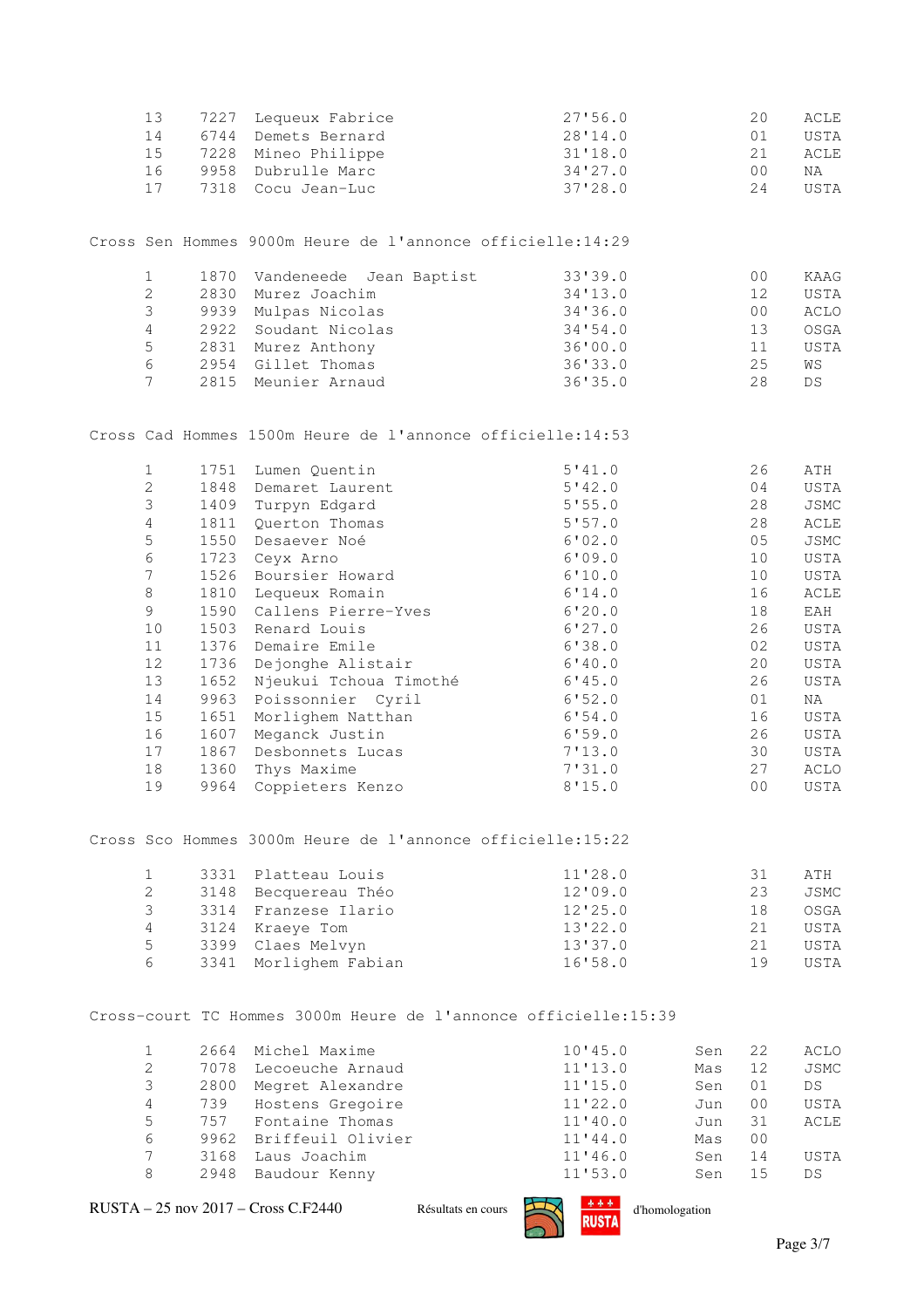| 9  | 7189 | Samyn Geoffrey      | 11'57.0 | Mas | 10             | JSMC        |
|----|------|---------------------|---------|-----|----------------|-------------|
| 10 | 3136 | Marquebreucq Ticky  | 12'03.0 | Sen | 20             | ACLE        |
| 11 | 2932 | Maton Gérard        | 12'06.0 | Sen | 15             | DS          |
| 12 | 3110 | Zaffuto Guillaume   | 12'21.0 | Sen | 28             | <b>JSMC</b> |
| 13 | 740  | Dujardin Louis      | 12'56.0 | Jun | 0 <sup>0</sup> | USTA        |
| 14 | 2965 | Meurisse Romain     | 13'03.0 | Sen | 02             | USTA        |
| 15 | 741  | Dujardin Quentin    | 13'32.0 | Jun | 0 <sup>0</sup> | USTA        |
| 16 | 3013 | Talon Gil           | 13'46.0 | Sen | 28             | USTA        |
| 17 | 807  | Watte Louis         | 13'54.0 | Jun | 0 <sup>0</sup> | USTA        |
| 18 | 9960 | Cauchies Florian    | 14'16.0 | Sen | 0 <sup>0</sup> | NA          |
| 19 | 6968 | De Vreese Sébastien | 15'55.0 | Mas | 09             | MOHA        |
| 20 | 6743 | Gallez Dominique    | 17'09.0 | Mas | 21             | USTA        |
| 21 | 6629 | Gonet Michel        | 21'56.0 | Mas | 06             | GOSP        |
|    |      |                     |         |     |                |             |

## **Résultats Dames :**

Cross Ben Dames 600m Heure de l'annonce officielle:13:40

| $\mathbf{1}$ | 2444 | Baudart Louise             | 09 | ACBB        |
|--------------|------|----------------------------|----|-------------|
| 2            | 2353 | Demeyere Myrtille          | 09 | JSMC        |
| 3            | 9900 | Flamme SolŽna              | 10 | NA          |
| 4            | 2873 | Dubois Rihley              | 10 | USTA        |
| 5            | 9944 | Fran ois Victoria          | 09 | ΝA          |
| 6            | 2650 | Barkache Hiba              | 10 | OSGA        |
| 7            | 2913 | Dumont Camille             | 09 | ATH         |
| 8            | 2877 | Usal Zaho                  | 09 | <b>JSMC</b> |
| 9            | 9943 | Concil L <sub>2</sub> onie | 09 | NA          |
| $10$         | 2611 | Dauge Haley                | 09 | OSGA        |
| 11           | 9902 | Van Hove ClŽa              | 09 | NA          |
| 12           | 2452 | Di Piazza Luisa            | 09 | ACBB        |
| 13           | 2354 | Dufermont Laura            | 09 | JSMC        |
| 14           | 9909 | Cambier Sacha              | 10 | ΝA          |
| 15           | 2306 | Catteau Charlotte          | 10 | ACLO        |
| 16           | 2352 | Demerlier Gabrielle        | 09 | JSMC        |
| 17           | 2754 | Cosaert Yuna               | 10 | USTA        |
| 18           | 2472 | Rousseau Alice             | 09 | USTA        |
| 19           | 2348 | Barbieux Jade              | 09 | JSMC        |
| 20           | 2854 | Leclercq Aline             | 10 | USTA        |
| 21           | 2852 | Leroy Louane               | 10 | USTA        |
| 22           | 2481 | Martin Inés                | 10 | USTA        |
| 23           | 2729 | Tiston Lina                | 10 | USTA        |
| 24           | 2521 | Franzini Julia             | 10 | MOHA        |
| 25           | 2454 | Nimmegeers Elodie          | 09 | ACBB        |
| 26           | 2732 | Becquet Solen              | 10 | MOHA        |
| 27           | 2604 | Brulant Elora              | 10 | ACBB        |
| 28           | 2606 | Gras Anylie                | 09 | OSGA        |
| 29           | 9907 | Vivier Luz                 | 09 | NA          |
| 30           | 2601 | Bargibant Lilou            | 09 | USTA        |
| 31           | 9905 | Deretz Maelys              | 09 | NA          |
| 32           | 2920 | Truant Olivia              | 10 | USTA        |
| 33           | 2648 | Renard Camille             | 10 | USTA        |
| 34           | 2528 | Boucaut Margaux            | 10 | JSMC        |
|              |      |                            |    |             |

Cross Pup Dames 1000m Heure de l'annonce officielle:13:27

|               | 4292 Schollaert Shanaya Esther | 3'11.3 | 07 | 0B.  |
|---------------|--------------------------------|--------|----|------|
|               | 6088 Atsakena Nkono Margot     | 3'11.8 | 07 | USTA |
| $\mathcal{B}$ | 5737 Lenaerts Siriane          | 3'16.2 | 07 | JSMC |
| 4             | 5733 Favret Elyne              | 3'20.3 | 07 | JSMC |
| $5 -$         | 6095 Lhote Elisa               | 3'20.6 | 08 | OSGA |
|               |                                |        |    |      |

 $\text{RUSTA} - 25 \text{ nov } 2017 - \text{Cross C.F2440}$  Résultats en cours  $\text{RISIA}$  d'homologation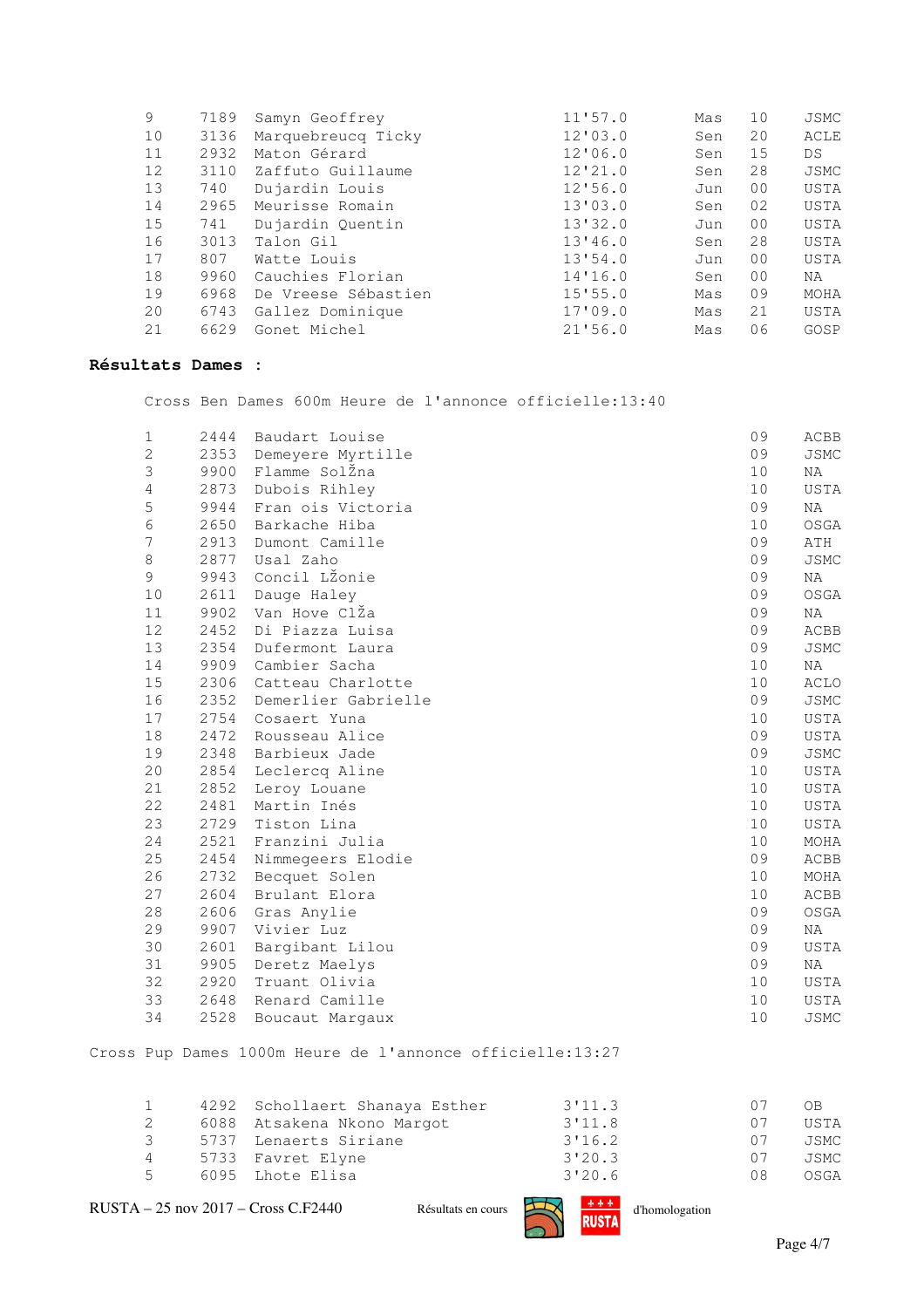| 6              | 6352 | Deblecker Agathe                                                                 | 3'27.8     | 07             | ACBB                   |
|----------------|------|----------------------------------------------------------------------------------|------------|----------------|------------------------|
| $\overline{7}$ | 6101 | Depas Zoé                                                                        | 3'29.6     | 08             | OSGA                   |
| $\,8\,$        | 5734 | Fonseca Lise                                                                     | 3'30.2     | 08             | JSMC                   |
| 9              | 6326 | Soubbotina Angelina                                                              | 3'32.2     | 07             | OSGA                   |
| 10             | 6452 | Lamy Océane°                                                                     | 3'37.7     | 08             | USTA                   |
| 11             | 5700 | Hochepied Bintou                                                                 | ΝR         | 08             | USTA                   |
| 12             | 6096 | Girard Estelle                                                                   | ${\rm NR}$ | 08             | OSGA                   |
| 13             | 6467 | Lepair Zoé                                                                       | ${\rm NR}$ | 08             | ATH                    |
| 14             | 6183 | Roman Ines                                                                       | ${\rm NR}$ | 07             | OSGA                   |
| 15             | 5967 | Campener Eline                                                                   | ${\rm NR}$ | 08             | ACBB                   |
| 16             | 6100 | Williame Tatyana                                                                 | ${\rm NR}$ | 08             | OSGA                   |
| 17             | 5736 | Knockaert Zelie                                                                  | ${\rm NR}$ | 08             | JSMC                   |
| $18\,$         | 5735 | Kalombo Zazie                                                                    | ${\rm NR}$ | 08             | JSMC                   |
| 19             | 5933 | Palmela Maria                                                                    | ΝR         | 08             | ACBB                   |
| 20             | 6098 | Brunner Capucine                                                                 | ${\rm NR}$ | 07             | OSGA                   |
| 21             | 9940 | Godrie Lea                                                                       | ${\rm NR}$ | 07             | ΝA                     |
| 22             | 6391 | Cannoot Elza                                                                     | ${\rm NR}$ | 08             | $\mbox{ATH}$           |
| 23             | 6492 | Vanneste Jeanne                                                                  | ${\rm NR}$ | 08             | USTA                   |
| 24             | 6300 | Mineo Émilie                                                                     | ${\rm NR}$ | 08             | $\verb ACLE $          |
| 25             | 9945 | Sabbe ChloŽ                                                                      | ${\rm NR}$ | 08             | ΝA                     |
| 26             | 5897 | Libbrecht Manon                                                                  | ${\rm NR}$ | 08             | ACBB                   |
| 27             | 9942 | Hespel Romane                                                                    | ${\rm NR}$ | 08             | ΝA                     |
| 28             | 6313 | Hospied Satine                                                                   | ΝR         | 07             | JSMC                   |
| 29             | 6438 | Semet Camille                                                                    | ${\rm NR}$ | 08             | ATH                    |
| $\mathbf{1}$   |      | Cross Min Dames 1000m Heure de l'annonce officielle:14:18<br>9092 Museur Calista | 3'05.1     | 05             | OSGA                   |
| $\overline{c}$ | 8804 | Fonseca Elsa                                                                     | 3'08.8     | 06             | JSMC                   |
| 3              | 9205 | Parot Louise                                                                     | 3'11.7     | 06             | MOHA                   |
| 4              | 9279 | Delbroeck Lily                                                                   | 3'20.3     | 05             | USTA                   |
| 5              | 9353 | Van Wymeersch Victoire                                                           | 3'21.9     | 06             | ACLE                   |
| 6              | 9093 | Dauge Oceane                                                                     | 3'22.4     | 06             | OSGA                   |
| $\overline{7}$ | 8797 | Brygo Margaux                                                                    | 3'24.9     | 05             | JSMC                   |
| $\,8\,$        | 8805 | Kaddari Hélène                                                                   | 3'25.9     | 05             | JSMC                   |
| 9              | 8807 | Vanbiervliet Julie                                                               | 3'26.9     | 05             | JSMC                   |
| $10$           | 8942 | Dubois Anaelle                                                                   | 3'27.9     | 05             | $\mathbb{D}\mathbb{S}$ |
| 11             | 8809 | Vanhamme Sarah                                                                   | ${\rm NR}$ | 06             | JSMC                   |
| 12             | 9059 | Laurent Anyssa                                                                   | ${\rm NR}$ | 06             | MOHA                   |
| 13             |      | 8962 Potar Zoe                                                                   | ${\rm NR}$ | 06             | USTA                   |
| 14             | 9906 | Duquesne Ines                                                                    | NR         | 0 <sub>5</sub> | ΝA                     |
| 15             | 9239 | De Ruyver Natacha                                                                | NR         | 06             | $\rm MOHA$             |
| 16             | 9249 | Ravert Léa                                                                       | ${\rm NR}$ | 05             | MOHA                   |
| 17             | 9951 | Vangenechten Laly                                                                | ΝR         | 05             | ΝA                     |
| $1\,8$         | 8995 | Durieux Constance                                                                | ${\rm NR}$ | 05             | MOHA                   |
| 19             | 8924 | Demets Elodie                                                                    | ${\rm NR}$ | 06             | USTA                   |
| 20             | 9953 | Hilelis Taina                                                                    | ${\rm NR}$ | 05             | ΝA                     |
| 21             | 9354 | De Schryver Zhora                                                                | NR         | 0 <sub>5</sub> | ACLE                   |
| 22             | 9085 | Choteau Margot                                                                   | NR         | 06             | USTA                   |
| 23             | 9207 | Walasiak Zoé                                                                     | NR         | 06             | MOHA                   |
| 24             | 9947 | Amorison Aymeline                                                                | NR         | 0 <sub>5</sub> | ΝA                     |
| 25             | 8803 | Emara Sophia                                                                     | ${\rm NR}$ | 06             | JSMC                   |
| 26             | 8841 | Vanwymelbeke Lily                                                                | NR         | 06             | JSMC                   |
| 27             | 9948 | Zeghiche Aya                                                                     | ${\rm NR}$ | 06             | ΝA                     |
| 28             | 8801 | Demets Laly                                                                      | NR         | 0 <sub>5</sub> | JSMC                   |
| 29             | 9381 | Goemaere Anna                                                                    | ${\rm NR}$ | 06             | USTA                   |

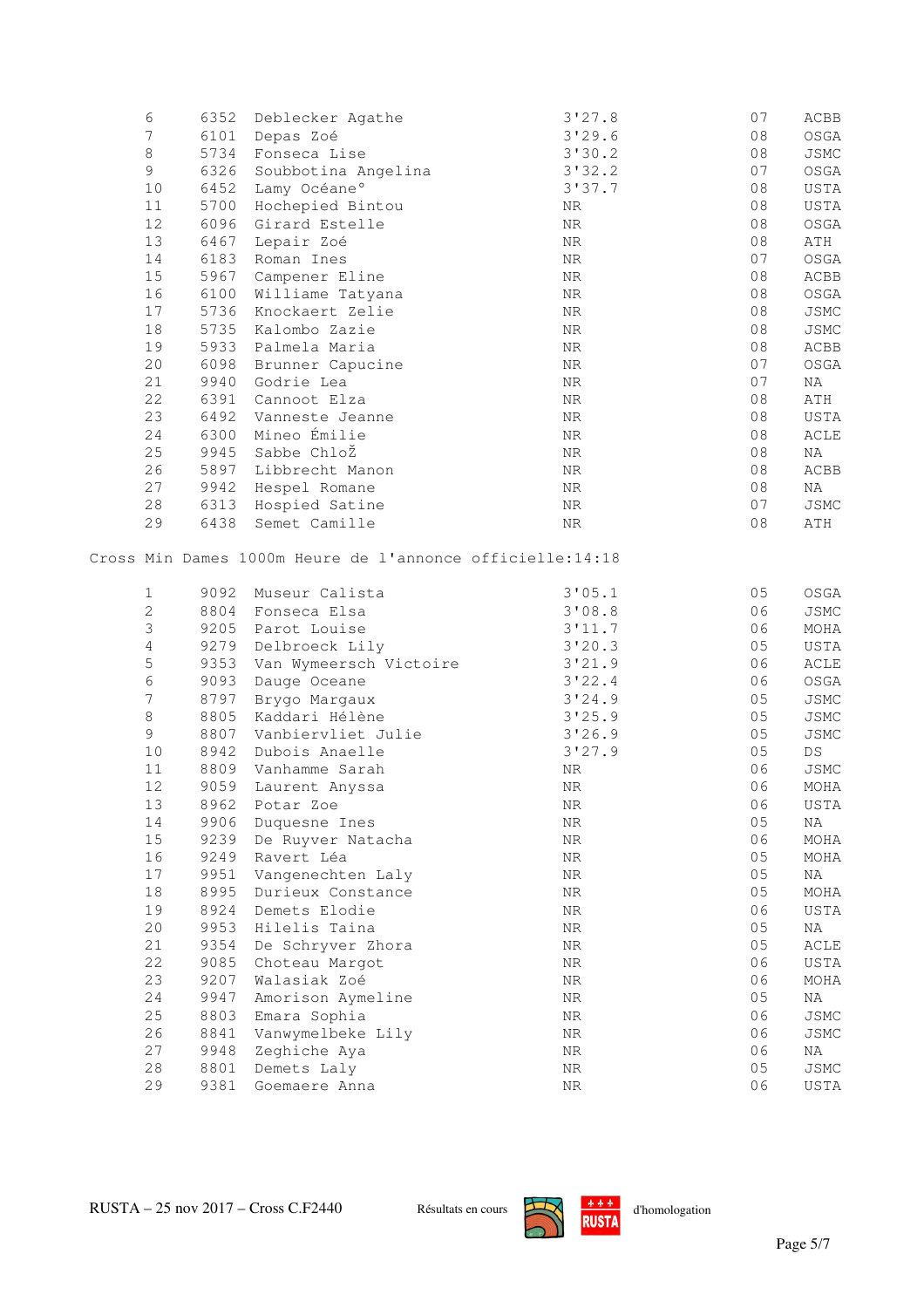Cross Cad Dames 1500m Heure de l'annonce officielle:15:38

| $\mathbf{1}$   | 1771 | Gonne Sarah                                                     | 6'13.0  |     | 04             | OSGA         |
|----------------|------|-----------------------------------------------------------------|---------|-----|----------------|--------------|
| $\overline{c}$ | 1417 | Lecoeuche Ionela                                                | 6'15.0  |     | 04             | JSMC         |
| 3              | 1783 | Francois Eva                                                    | 6'16.0  |     | 04             | OSGA         |
| $\overline{4}$ | 1708 | Desclée Louise                                                  | 6'19.0  |     | 03             | USTA         |
| 5              | 1678 | Paulart Amélie                                                  | 6'20.0  |     | 04             | OSGA         |
| 6              | 1570 | Verslype Hanna                                                  | 6'30.0  |     | 03             | USTA         |
| $\overline{7}$ | 1410 | Buyse Adèle                                                     | 6'30.0  |     | 03             | JSMC         |
| $8\,$          | 1721 | Fontaine Laura                                                  | 6'31.0  |     | 04             | ACLE         |
| 9              | 1846 | Tiberghien Lilou                                                | 6'33.0  |     | 04             | USTA         |
| $10$           | 1843 | Cauchie Rachel                                                  | 6'36.0  |     | 04             | ATH          |
| 11             | 1903 | Dubus Juliette                                                  | 6'47.0  |     | 04             | JSMC         |
| 12             | 1415 | Dubus Camille                                                   | 6'53.0  |     | 04             | JSMC         |
| 13             | 1681 |                                                                 | 6'56.0  |     | 03             |              |
| 14             | 1536 | Vergallo Luna<br>Hias Louise                                    | 7'12.0  |     | 04             | OSGA<br>USTA |
| 15             | 9957 | Boitte Jeanne                                                   | 7'21.0  |     | 03             |              |
| 16             | 1930 |                                                                 |         |     | 04             | ΝA           |
| 17             | 1535 | Mineo Louise                                                    | 7'31.0  |     | 04             | ACLE         |
|                |      | Demets Pauline                                                  | 7'40.0  |     |                | USTA         |
| 18             | 9961 | Manteau Orligan                                                 | 7'43.0  |     | 03             | ΝA           |
| 19             | 1959 | Leroy Laurie                                                    | 7'59.0  |     | 03             | USTA         |
| 20             | 1550 | Strubbe Théane                                                  | 8'19.0  |     | 04             | ACBB         |
| 21             | 1461 | Niedziela Rosalia                                               | 8'28.0  |     | 03             | ACLO         |
| 22             | 9904 | Washes Lilly                                                    | 9'11.0  |     | 04             | ΝA           |
|                |      | Cross-court TC Dames 1500m Heure de l'annonce officielle: 15:01 |         |     |                |              |
| $1\,$          | 1562 | DE MEDTS                                                        | 6'03.0  | Sen | 89             | KRCG         |
| $\overline{c}$ | 1054 | De Meyer                                                        | 6'17.0  | Sen | 93             | RCG          |
| 3              |      | 2310 Carbonnelle Pauline                                        | 6'32.0  | Sen | 96             | USTA         |
| $\sqrt{4}$     | 655  | Ricour Ophelie                                                  | 6'45.0  | Jun | 0 <sub>0</sub> | EAH          |
| 5              | 2380 | Chauvin Camille°                                                | 6'55.0  | Sen | 96             | USTA         |
| 6              | 2372 |                                                                 |         |     |                | ACLE         |
|                |      | Fastenaekens Charlotte                                          | 6'59.0  | Sen | 98             |              |
| $\overline{7}$ | 773  | Lust Lucie                                                      | 7'28.0  | Jun | 0 <sub>0</sub> | USTA         |
| 8              | 4015 | Servais Isabelle                                                | 9'16.0  | Mas | 77             | ACLO         |
|                |      | Cross Sco Dames 2500m Heure de l'annonce officielle:15:33       |         |     |                |              |
| $\mathbf{1}$   |      | 3898 Baijot Juliette                                            | 9'51.0  |     | 02             | USTA         |
| $\overline{c}$ | 3812 | Lumen Zoé                                                       | 10'12.0 |     | 01             | ATH          |
| 3              | 3832 | Pozza Zélia                                                     | 10'19.0 |     | 01             | USTA         |
| 4              | 3614 | Ponchel Julia                                                   | 11'05.0 |     | $0\,1$         | USTA         |
| 5              | 3738 | Dumax Chloe                                                     | 11'52.0 |     | 02             | ACLE         |
| 6              | 3804 | Buscema Eva                                                     | 12'07.0 |     | 02             | USTA         |
| $\overline{7}$ |      | 3856 Poot Elise                                                 | 13'03.0 |     | 02             | USTA         |
|                |      | Cross Jun Dames 4000m Heure de l'annonce officielle: 15:32      |         |     |                |              |
| $\mathbf{1}$   | 718  | Deleersnyder Alisson                                            | 17'26.0 |     | 0 <sub>0</sub> | ATH          |
| $\overline{2}$ | 709  | Nevelestyn Léa                                                  | 19'35.0 |     | 0 <sub>0</sub> | ATH          |
|                |      |                                                                 |         |     |                |              |
|                |      | Cross Mas Dames 4000m Heure de l'annonce officielle: 15:32      |         |     |                |              |
| $\mathbf{1}$   | 4426 | Misonne Marie-Christine                                         | 18'13.0 |     | 68             | ACLE         |
| 2              | 4378 | Bille Sabrina                                                   | 19'17.0 |     | 77             | DS           |
| 3              | 4471 | Moulin Carole                                                   | 19'43.0 |     | 72             | ATH          |
| 4              |      | 4370 Verhaeghe Virginie                                         | 20'38.0 |     | 75             | ATH          |
| 5              | 4015 | Servais Isabelle                                                | 22'06.0 |     | 77             | <b>ACLO</b>  |
| 6              | 9901 | Deboulre Rita                                                   | 22'25.0 |     | 73             | ΝA           |

6 9901 Deboulre Rita 22'25.0 73 NA